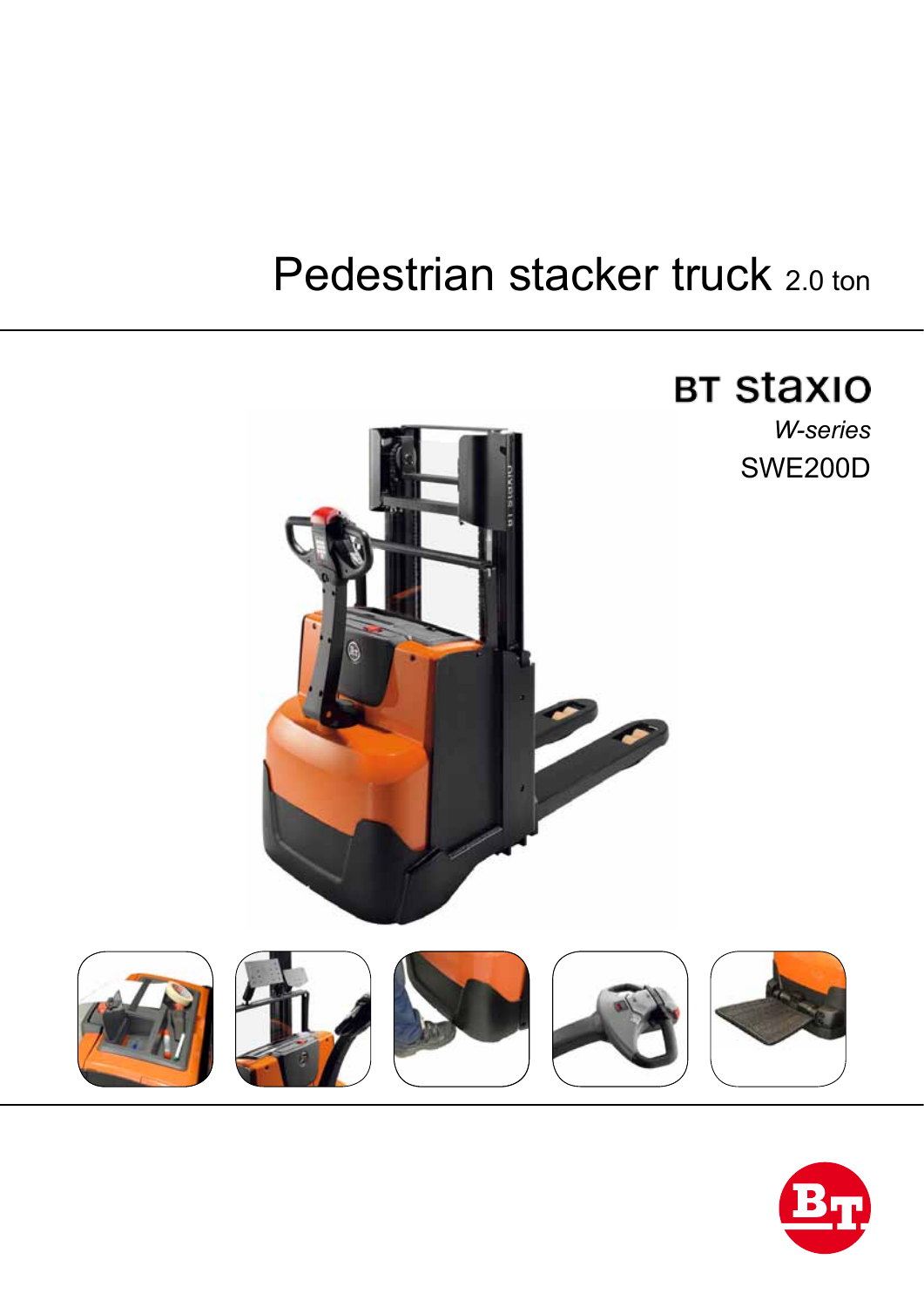### **Pedestrian stacker double stacking**

|                   | <b>SWE200D</b><br>Specification for stacker trucks |                                                             |                                               |      |                              |  |  |
|-------------------|----------------------------------------------------|-------------------------------------------------------------|-----------------------------------------------|------|------------------------------|--|--|
|                   | 1.1                                                | Manufacturer                                                |                                               |      | <b>BT</b>                    |  |  |
|                   | 1.2                                                | Model                                                       |                                               |      | <b>SWE200D</b>               |  |  |
|                   | 1.3                                                | <b>Drive</b>                                                |                                               |      | Electric                     |  |  |
|                   | 1.4                                                | Operator type                                               |                                               |      | Pedestrian                   |  |  |
|                   | 1.5                                                | Load capacity/rated load                                    | Q                                             | kg   | 1000                         |  |  |
| dentification     |                                                    | Support arm capacity/fork and support arm capacity          | Q                                             | kg   | 2000/800+1200                |  |  |
|                   | 1.6                                                | Load centre                                                 | С                                             | mm   | 600                          |  |  |
|                   | 1.8                                                | Load distance, centre of support arm wheel to face of forks | Χ                                             | mm   | 873                          |  |  |
|                   | 1.9                                                | Wheelbase                                                   | у                                             | mm   | 1483                         |  |  |
| Weight            | 2.1                                                | Service weight including battery                            |                                               | kg   | 879                          |  |  |
|                   | 2.2                                                | Axle load, with load, drive/castor/support arm wheel        |                                               | kg   | 570/360/1155                 |  |  |
|                   | 2.3                                                | Axle load, without load, drive/castor/support arm wheel     |                                               | kg   | 570/100/215                  |  |  |
|                   | 3.1                                                | Drive/castor/support arm wheel                              |                                               |      | Friction/Vulkollan/Vulkollan |  |  |
|                   | 3.2                                                | Wheel size, front                                           |                                               | mm   | Ø230x70                      |  |  |
|                   | 3.3                                                | Wheel size, rear                                            |                                               | mm   | Ø85x74                       |  |  |
| Wheels            | 3.4                                                | Additional wheels (dimensions)                              |                                               | mm   | Ø125x50                      |  |  |
|                   | 3.5                                                | Wheels, number front/rear (x=driven wheels)                 |                                               |      | $1x + 2/4$                   |  |  |
|                   | 3.6                                                | Track width, front                                          | $b_{10}$                                      | mm   | 550                          |  |  |
|                   | 3.7                                                | Track width, rear                                           | $b_{11}$                                      | mm   | 390                          |  |  |
|                   | 4.2                                                | Height, mast lowered                                        | $h_{1}$                                       | mm   | 1535 *)                      |  |  |
|                   | 4.3                                                | Free lift                                                   | $\mathsf{h}_{\scriptscriptstyle 2}$           | mm   | 166 *)                       |  |  |
|                   | 4.4                                                | Lift                                                        | h <sub>3</sub>                                | mm   | 2010*                        |  |  |
|                   |                                                    | Lift height                                                 | $h_{23}$                                      | mm   | 2100 *)                      |  |  |
|                   | 4.5                                                | Height, mast extended                                       | h <sub>4</sub>                                | mm   | 2520*                        |  |  |
|                   | 4.6                                                | Initial lift                                                | $\mathsf{h}_{\scriptscriptstyle{5}}$          | mm   | 120                          |  |  |
|                   | 4.8                                                | Stand height (optional platform)                            | h <sub>7</sub>                                | mm   | 150                          |  |  |
|                   | 4.9                                                | Height of tiller in drive position, min./max.               | $\mathsf{h}_{_{14}}$                          | mm   | 865/1235                     |  |  |
|                   | 4.15                                               | Height, fork lowered                                        | $h_{13}$                                      | mm   | 90                           |  |  |
|                   | 4.19                                               | Overall length                                              |                                               | mm   | 1910                         |  |  |
| <b>Dimensions</b> | 4.20                                               | Length to face of forks                                     |                                               | mm   | 760                          |  |  |
|                   | 4.21                                               | Overall width                                               | $\mathsf{b}_{\scriptscriptstyle{1}}$          | mm   | 770                          |  |  |
|                   | 4.22                                               | Fork dimensions                                             | s/e/l                                         | mm   | 60/180/1150*)                |  |  |
|                   | 4.24                                               | Fork-carriage width                                         | $\mathsf{b}_\mathsf{3}$                       | mm   | 674                          |  |  |
|                   | 4.25                                               | Width over forks                                            | b <sub>5</sub>                                | mm   | 570 *)                       |  |  |
|                   | 4.31                                               | Ground clearance, with load, below mast                     | m <sub>1</sub>                                | mm   | 22                           |  |  |
|                   | 4.32                                               | Ground clearance, centre of wheelbase                       | m <sub>2</sub>                                | mm   | 22                           |  |  |
|                   | 4.33                                               | Aisle width for pallets 1000 x 1200 crossways               | $\mathsf{A}_{\mathsf{st}}$                    | mm   | 2448                         |  |  |
|                   | 4.34                                               | Aisle width for pallets 800 x 1200 lengthways               | $\mathsf{A}_{\mathsf{st}}$                    | mm   | 2355                         |  |  |
|                   | 4.35                                               | Turning radius                                              | $\mathsf{W}_{\scriptscriptstyle{\mathsf{a}}}$ | mm   | 1633                         |  |  |
|                   | 5.1                                                | Travel speed, with/without load                             |                                               | km/h | 6/6                          |  |  |
|                   | 5.2                                                | Lift speed, with/without load                               |                                               | m/s  | 0.14/0.27                    |  |  |
| Performance data  | 5.3                                                | Lowering speed, with/without load                           |                                               | m/s  | 0.38/0.32                    |  |  |
|                   | 5.8                                                | Max. gradeability, with/without load                        |                                               | $\%$ | $8/12$ <sup>1)</sup>         |  |  |
|                   | 5.10                                               | Service brake                                               |                                               |      | Electromagnetic              |  |  |
| Electric motor    | 6.1                                                | Drive motor rating S2 60 min                                |                                               | kW   | 1.5                          |  |  |
|                   | 6.2                                                | Lift motor rating at S3 15%                                 |                                               | kW   | $2.2$ <sup>2)</sup>          |  |  |
|                   | 6.4                                                | Battery voltage/nominal capacity K <sub>5</sub>             |                                               | V/Ah | 24/225 *)                    |  |  |
|                   | 6.5                                                | Battery weight                                              |                                               | kg   | $219 *$                      |  |  |
|                   |                                                    |                                                             |                                               |      |                              |  |  |
| <b>Others</b>     | 8.1                                                | Type of drive control                                       |                                               |      | <b>BT</b> Powerdrive         |  |  |
|                   |                                                    |                                                             |                                               |      |                              |  |  |

1) Measured according to company standard

2) S3 6%

\*) Further alternatives are available and will produce other values.

Data is based on standard configurations:  $h_{23} = 2100$  mm Duplex Tele Panoramic View mast.

Truck performance and dimensions are nominal and subject to tolerances.

BT Products AB products and specifications are subject to change without notice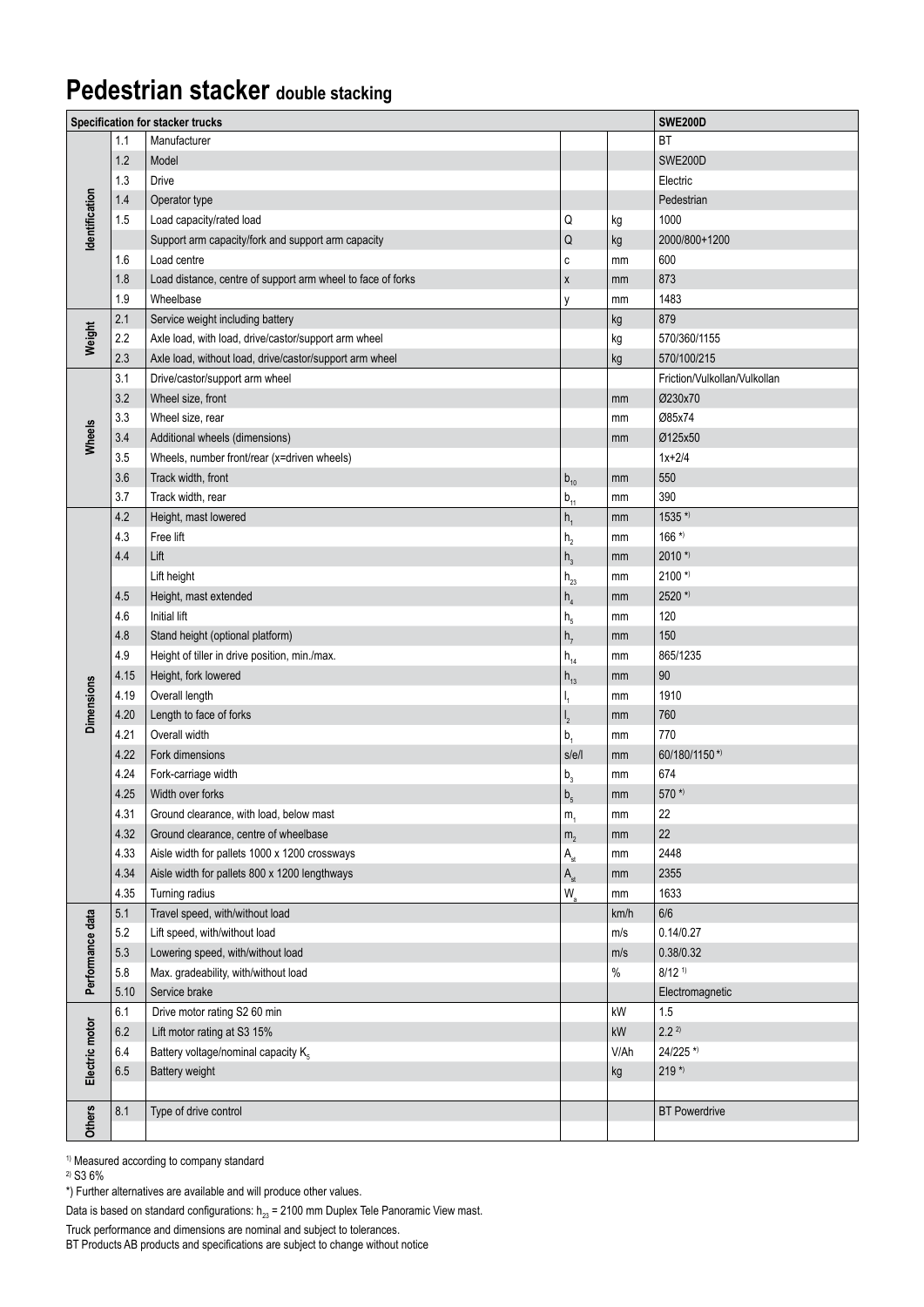### **Battery dependent dimensions**

## **BT Staxio**

| <b>Dimensions</b> |                                             | <b>Battery change</b> |                               | <b>SWE200D</b> |                 |             |  |  |
|-------------------|---------------------------------------------|-----------------------|-------------------------------|----------------|-----------------|-------------|--|--|
|                   |                                             |                       |                               | Lift out       | <b>Sideways</b> |             |  |  |
|                   |                                             |                       | <b>Battery</b><br>compartment | <b>Medium</b>  | Large           | Large       |  |  |
| 1.9               | Wheelbase                                   | V                     | mm                            | 1483           | 1533            | 1533        |  |  |
|                   | Overall length                              |                       |                               |                |                 |             |  |  |
| 4.19              | without platform                            | $\mathbf{I}_{1}$      | mm                            | 1910           | 1960            | 1960        |  |  |
|                   | with platform up/down                       |                       | mm                            | 1995/2385      | 2045/2435       | 2045/2435   |  |  |
|                   | Length to face of forks                     |                       |                               |                |                 |             |  |  |
| 4.20              | without platform                            | $\mathsf{I}_2$        | mm                            | 760            | 810             | 810         |  |  |
|                   | with platform up/down                       |                       | mm                            | 853/1243       | 853/1243        | 853/1243    |  |  |
|                   | Aisle width for pallets 1000x1200 crossways |                       |                               |                |                 |             |  |  |
| 4.33              | without platform                            | A <sub>st</sub>       | mm                            | 2448           | 2498            | 2498        |  |  |
|                   | with platform up/down                       |                       | mm                            | 2533/2933      | 2583/2983       | 2586/2983   |  |  |
|                   | Aisle width for pallets 800x1200 lengthways |                       |                               |                |                 |             |  |  |
| 4.34              | without platform                            | $A_{st}$              | mm                            | 2355           | 2405            | 2405        |  |  |
|                   | with platform up/down                       |                       | mm                            | 2440/2840      | 2490/2890       | 2490/2890   |  |  |
|                   | Turning radius                              |                       |                               |                |                 |             |  |  |
| 4.35              | without platform                            | $W_a$                 | mm                            | 1633           | 1683            | 1683        |  |  |
|                   | with platform up/down                       |                       | mm                            | 1718/2118      | 1768/2168       | 1768/2168   |  |  |
| 6.4               | Battery voltage, nominal capacity K.        |                       | V/Ah                          | 24/225         | 24/300          | 24/260      |  |  |
| 6.5               | Battery weight, min.-max.                   |                       | kg                            | 189-250        | $230 - 280$     | $209 - 250$ |  |  |

### **Mast dimensions**

| SWE200D  |                                   |    | <b>Duplex Tele</b> |      |      | Dupl. Tele Panoram. View |      |      |
|----------|-----------------------------------|----|--------------------|------|------|--------------------------|------|------|
| $h_{23}$ | Lift height $(h_{12}+h_{2})$      | mm | 1700               | 1900 | 2100 | 1700                     | 1900 | 2100 |
| $ h_3$   | Lift                              | mm | 1610               | 1810 | 2010 | 1610                     | 1810 | 2010 |
| ۱h.      | Height, mast lowered              | mm | 1340               | 1440 | 1540 | 1335                     | 1435 | 1535 |
| $ h_{2}$ | Free lift, ground to top of forks | mm | 166                | 166  | 166  | 166                      | 166  | 166  |
| ١h,      | Height, mast extended             | mm | 2125               | 2325 | 2525 | 2120                     | 2320 | 2520 |